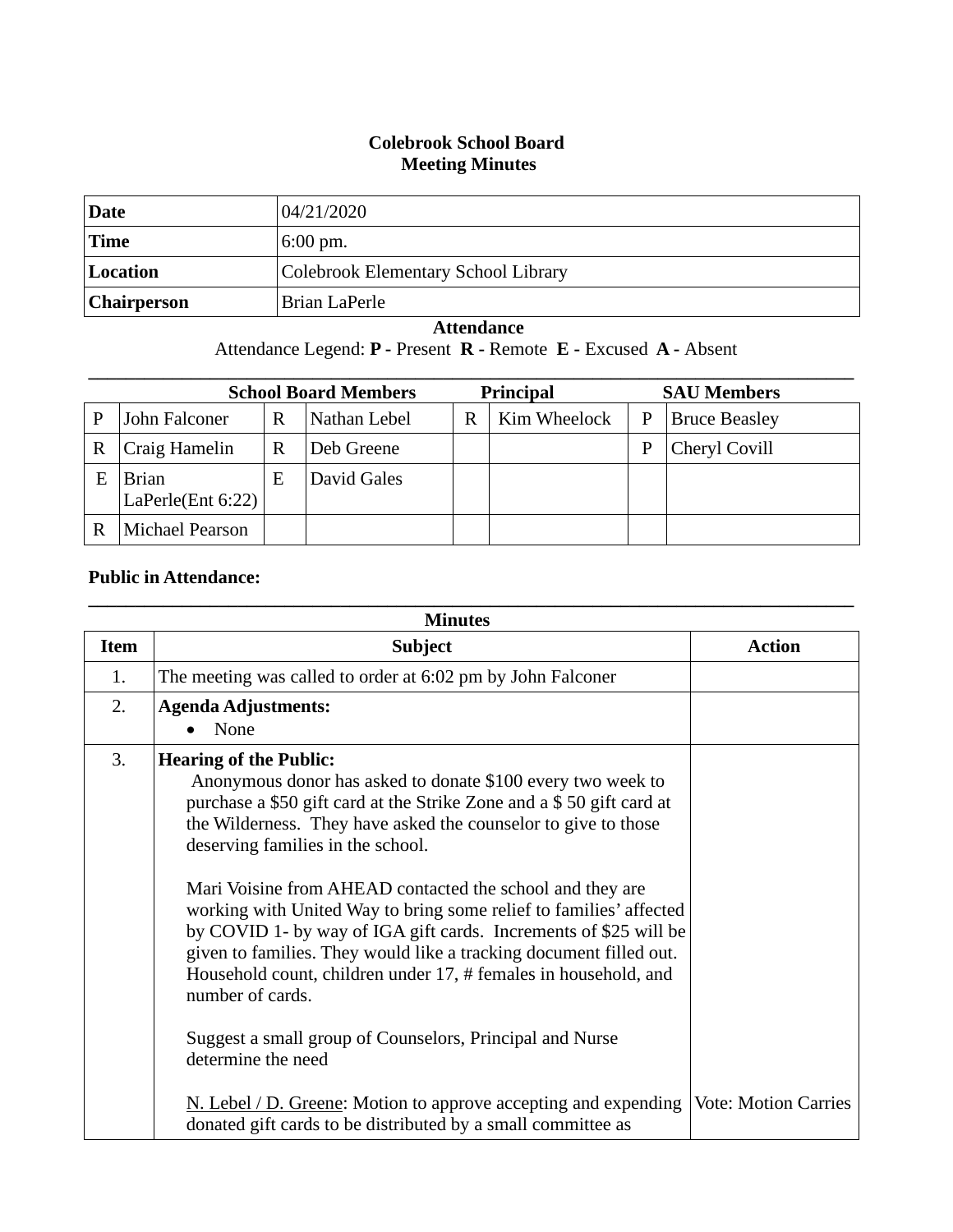|    | designated by the principal.                                                                                                                                                                                                                                                            |  |
|----|-----------------------------------------------------------------------------------------------------------------------------------------------------------------------------------------------------------------------------------------------------------------------------------------|--|
| 4. | <b>Reading of the Minutes:</b><br>C. Hamelin / D. Greene: Motion to approve the minutes of April 7, Vote: Motion Carries<br>2020 with the following corrections.<br>#19 correct K Wheelock should read 3 % each year for the three<br>years<br><b>Spelling correction of Deb Greene</b> |  |
| 5. | <b>Special Reports:</b><br>None<br>$\circ$                                                                                                                                                                                                                                              |  |
| 6. | <b>Principal's Report:</b> Kim Wheelock                                                                                                                                                                                                                                                 |  |
|    | <b>Report Attached</b><br>Trying to reach out to families who are having a hard time or families<br>the school has not heard from.                                                                                                                                                      |  |
| 7. | <b>Superintendent's Report: Bruce Beasley</b>                                                                                                                                                                                                                                           |  |
|    | Food Bank promotion – Bruce has authorized the school principals to<br>post the announcement on the Facebook page advertising Saturday's<br>food distribution                                                                                                                           |  |
|    | School is still set up as the Alternative Care Site                                                                                                                                                                                                                                     |  |
|    | Coos County has limited COVID cases                                                                                                                                                                                                                                                     |  |
|    | Bruce met with the Colebrook staff today                                                                                                                                                                                                                                                |  |
|    | The reentry plan back to school is going to take a great deal of<br>planning. Students may have a harder time adjusting to school again.<br>Need to review transportation and distant learning.                                                                                         |  |
|    | Everyone has agreed to the AB high school schedule                                                                                                                                                                                                                                      |  |
|    | IT interviews are scheduled this week                                                                                                                                                                                                                                                   |  |
|    | Bruce is planning to be in district 3 days a week for the remainder of<br>the school year.                                                                                                                                                                                              |  |
|    |                                                                                                                                                                                                                                                                                         |  |
|    |                                                                                                                                                                                                                                                                                         |  |
|    |                                                                                                                                                                                                                                                                                         |  |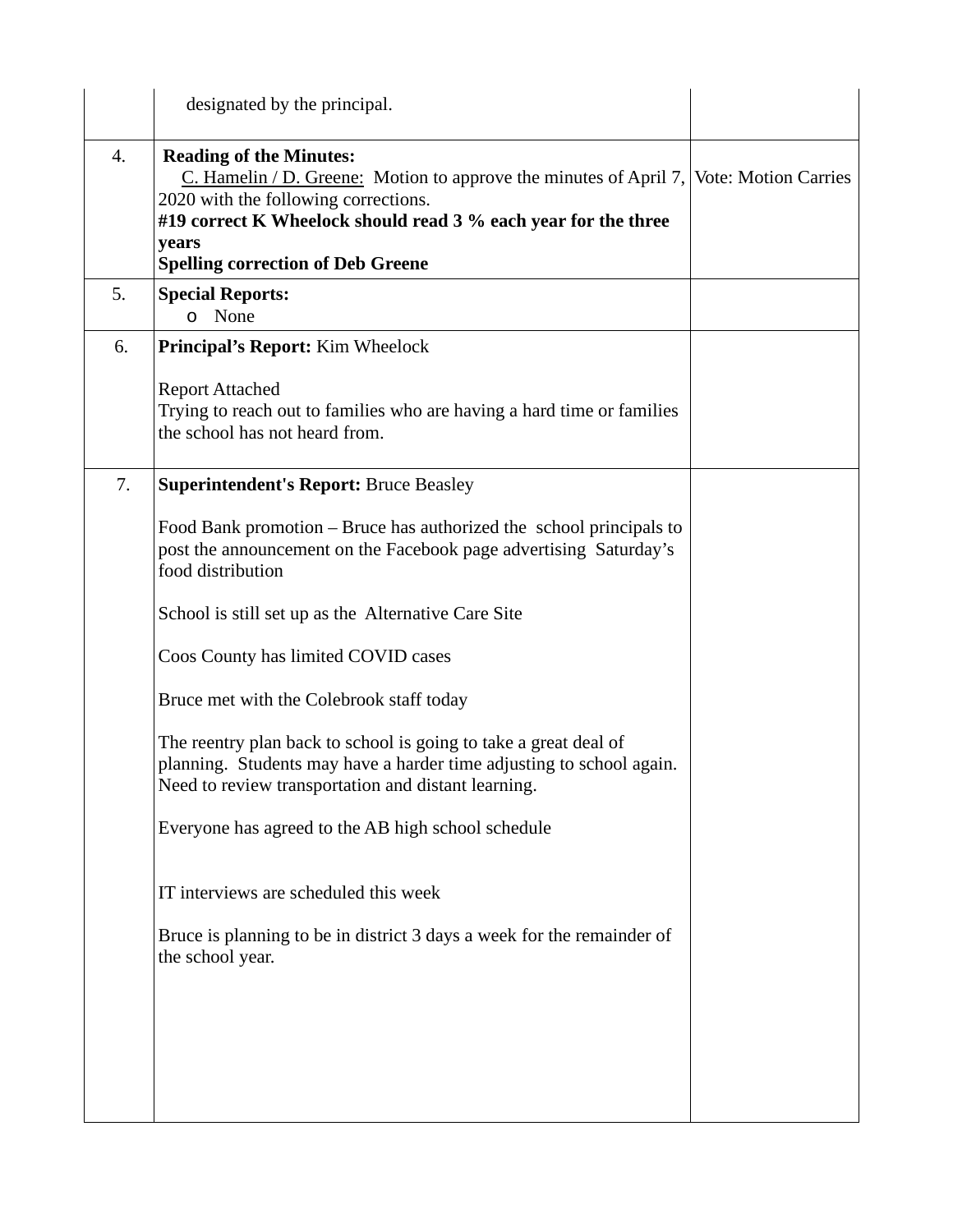| 8.  | Business Administrator's: Cheryl Covil1                                                                                                                                                                                                                                                                                                                                                                                                                                                                                                                                     |                             |
|-----|-----------------------------------------------------------------------------------------------------------------------------------------------------------------------------------------------------------------------------------------------------------------------------------------------------------------------------------------------------------------------------------------------------------------------------------------------------------------------------------------------------------------------------------------------------------------------------|-----------------------------|
|     | NH Food Bank will deliver Saturday April 25 <sup>th</sup> in the school parking<br>lot. Cars will drive through and pick up their bags. National Guard<br>will supply manpower to help with the deliveries.<br>Steve Cass or state police will be present to direct traffic.                                                                                                                                                                                                                                                                                                |                             |
|     | <b>Fuel Bids</b><br>CN Brown bid of \$1.489 Tanker/ \$1.609 pedal truck<br>LP Gas – we have an issue with the tank ownership<br>CN Brown bid \$1.099 and stated they would set above the ground<br>tanks for this season.<br>I called Chip Bean to get a price to purchase the tanks<br>The quote was $$14,129,10$ for the 3 tanks<br>Options:<br>Reject all bids and rebid<br>Reject bids and state you will not bid LP Gas and stay with the vendor<br>who owns the tanks<br>Install above ground but there will be a piping issue. They do not<br>connect to the inside. |                             |
|     | N. Lebel / D. Greene: To reject the bid received and put out to bid for<br>the LP gas next year.                                                                                                                                                                                                                                                                                                                                                                                                                                                                            | <b>Vote: Motion Carries</b> |
|     | The DOE – Food and Nutrition Division received a waiver from the<br>USDA to offer the Fresh Fruit and Vegetable Program to elementary<br>students as long as the student is present to receive the package. We<br>will start after vacation week.                                                                                                                                                                                                                                                                                                                           |                             |
|     | I have inquired about qualifying and offering a summer program. In<br>conversation with other school districts today. Even if we qualify the<br>state reimbursement does not cover all costs. Will report back when I<br>have more information.                                                                                                                                                                                                                                                                                                                             |                             |
|     | Emergency management team will be installing some signage around<br>the building.                                                                                                                                                                                                                                                                                                                                                                                                                                                                                           |                             |
| 9.  | NH School Board Association Business: John Falconer<br>Webinars – New Board Members or any board member – May $5th$ and<br>May $11th$ .                                                                                                                                                                                                                                                                                                                                                                                                                                     |                             |
| 10. | Co-Curricular Committee Report: Brian LaPerle                                                                                                                                                                                                                                                                                                                                                                                                                                                                                                                               |                             |
| 11. | <b>Building Committee: Craig Hamelin</b>                                                                                                                                                                                                                                                                                                                                                                                                                                                                                                                                    |                             |
| 12. | <b>Policy Committee Report: Deb Greene</b><br>A packet of policies were emailed Monday<br>D. Greene / C. Hamelin: To approve policies (see attached listing)                                                                                                                                                                                                                                                                                                                                                                                                                | <b>Vote: Motion Carries</b> |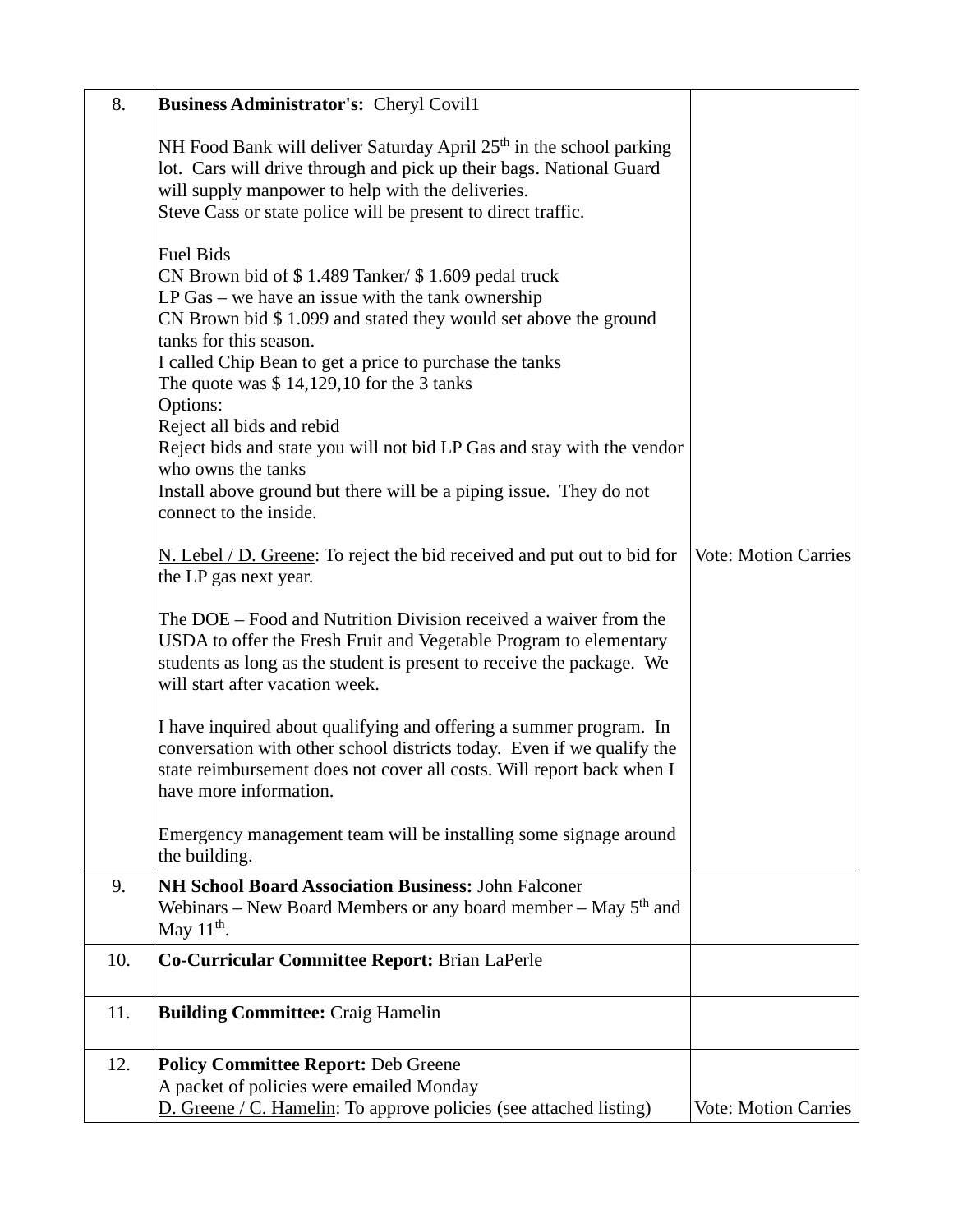| 13. | <b>Negotiations Committee Report: John Falconer</b><br>Draft Teachers Negotiation sent to members of the Negotiation<br>team for review.                                                                                                                                                                                                                                                                                                                                                                                                                                                                                                                                                                                                                                                                                                                                                                                                                                                                                |                                                                            |
|-----|-------------------------------------------------------------------------------------------------------------------------------------------------------------------------------------------------------------------------------------------------------------------------------------------------------------------------------------------------------------------------------------------------------------------------------------------------------------------------------------------------------------------------------------------------------------------------------------------------------------------------------------------------------------------------------------------------------------------------------------------------------------------------------------------------------------------------------------------------------------------------------------------------------------------------------------------------------------------------------------------------------------------------|----------------------------------------------------------------------------|
| 14. | <b>Curriculum Committee Report: David Gales</b><br>None                                                                                                                                                                                                                                                                                                                                                                                                                                                                                                                                                                                                                                                                                                                                                                                                                                                                                                                                                                 |                                                                            |
| 15. | <b>Technology Committee Report: David Gales</b><br>Interviews are scheduled for tomorrow and Thursday. Interviewing 3<br>candidates.                                                                                                                                                                                                                                                                                                                                                                                                                                                                                                                                                                                                                                                                                                                                                                                                                                                                                    |                                                                            |
| 16. | <b>Regional Committee Report: Brian LaPerle</b><br>No Report                                                                                                                                                                                                                                                                                                                                                                                                                                                                                                                                                                                                                                                                                                                                                                                                                                                                                                                                                            |                                                                            |
| 17. | <b>Unfinished Business:</b><br>None                                                                                                                                                                                                                                                                                                                                                                                                                                                                                                                                                                                                                                                                                                                                                                                                                                                                                                                                                                                     |                                                                            |
| 18. | <b>New Business:</b><br>o Coronavirus update:<br>School is limited use -<br>Need to develop a plan to come into the building to prepare for<br>remote learning for the end of the year and extended school<br>year.<br>Consider recollection of books, equipment<br>Students need to enter the building to clean out lockers and<br>desks<br>No Prom<br>Talking about developing a graduation plan early June<br><b>Staffing Updates:</b><br>$\circ$<br>Notified the board Kelsey L did not accept the 4 <sup>th</sup> grade<br>position<br>Craig Hamelin recused himself.<br>Nominations<br>$\circ$<br>Tina Hamelin<br>D. Greene / B. LaPerle: Motion to approve Tina Hamelin as a $4th$<br>grade teacher<br>Crystal Ouimette - Elementary teacher<br><b>B LaPerle/N Lebel:</b> Motion to accept Crystal Ouimette nomination as<br>an elementary teacher<br>Contracted Services purchased<br>п<br>D Covill – B days in Colebrook<br>S Pearson – One day a week<br>English Teacher p/t will be purchased from<br>Canaan | Vote: $5/0/1$ –<br>Craig recused<br>himself<br><b>Vote: Motion Carries</b> |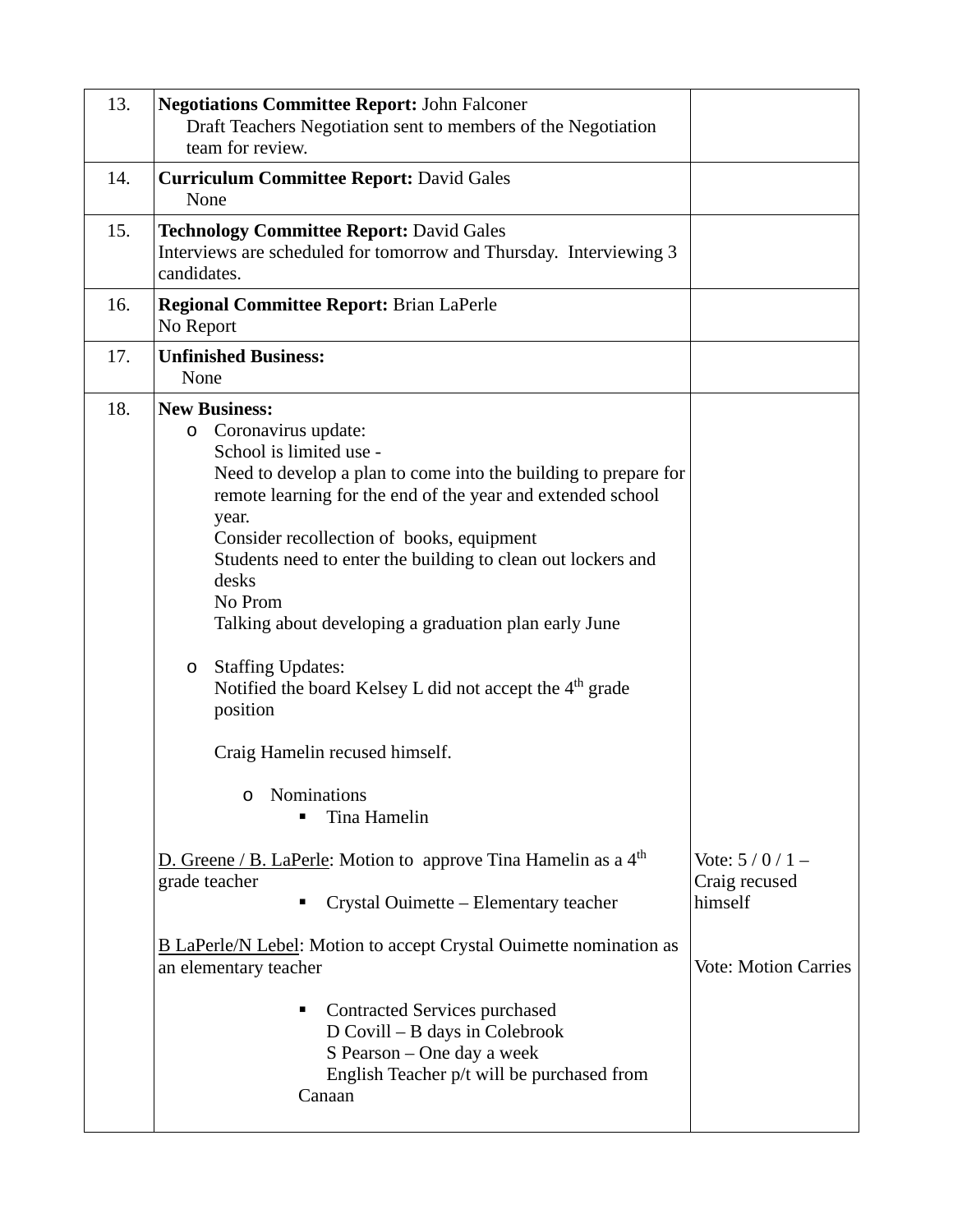| Resignations<br>$\circ$<br>Abigail Desharnais                                                                                                                                                                                                                                                                                                                                                                                                                                                             |                             |
|-----------------------------------------------------------------------------------------------------------------------------------------------------------------------------------------------------------------------------------------------------------------------------------------------------------------------------------------------------------------------------------------------------------------------------------------------------------------------------------------------------------|-----------------------------|
| D. Greene / C. Hamelin: Motion to accept Abigail Desharnais<br>resignation                                                                                                                                                                                                                                                                                                                                                                                                                                | <b>Vote: Motion Carries</b> |
| Mandie Hibbard<br>٠                                                                                                                                                                                                                                                                                                                                                                                                                                                                                       |                             |
| N. Lebel / D. Greene: Motion to accept M. Hubbard's resignation as<br>SAU Special Education Coordinator.                                                                                                                                                                                                                                                                                                                                                                                                  | <b>Vote: Motion Carries</b> |
| <b>B.</b> LaPerle / C. Hamelin: To Authorize the Superintendent to fill<br>teaching vacancies until August 31, 2020                                                                                                                                                                                                                                                                                                                                                                                       | <b>Vote: Motion Carries</b> |
| N. Lebel / D. Greene: Motion to fill support staff and stipend<br>personnel through the 20-21 school year.                                                                                                                                                                                                                                                                                                                                                                                                | <b>Vote: Motion Carries</b> |
| <b>Spring Stipends</b><br>$\circ$<br>No spring sports season. Bruce is working with Ryan<br>Call discussing staff stipends for time the coaches have<br>put in.                                                                                                                                                                                                                                                                                                                                           |                             |
| Baseball coaches would like the unused stipend money<br>to go towards purchasing a new batting cage.                                                                                                                                                                                                                                                                                                                                                                                                      |                             |
| D. Greene / B. LaPerle: Motion to approve unused stipend sports<br>funds to replace the batting cage.                                                                                                                                                                                                                                                                                                                                                                                                     | <b>Vote: Motion Carries</b> |
| Date to End School Year<br>O<br>Staff will prepare lessons next week over April<br>vacation<br>For a May 1 <sup>st</sup> pickup<br>May $15th$ will be the second pickup<br>May 29 will be the last day for most students<br>The week of June 1-5 will be for staff to work with<br>students that fell behind in an effort to get them up to<br>some level or recovery<br>Last day for teachers will be June 5<br>Grades are due on report cards on June 8<br>Report cards will be mailed on June 11 or 12 |                             |
| End of Year Plan<br>O<br>Items still under review for the end of the year:<br>Still talking about grading<br>Look at the work not completed<br><b>Extended School Year</b><br>Graduation – Exploring when and how our school can<br>have graduation.                                                                                                                                                                                                                                                      |                             |